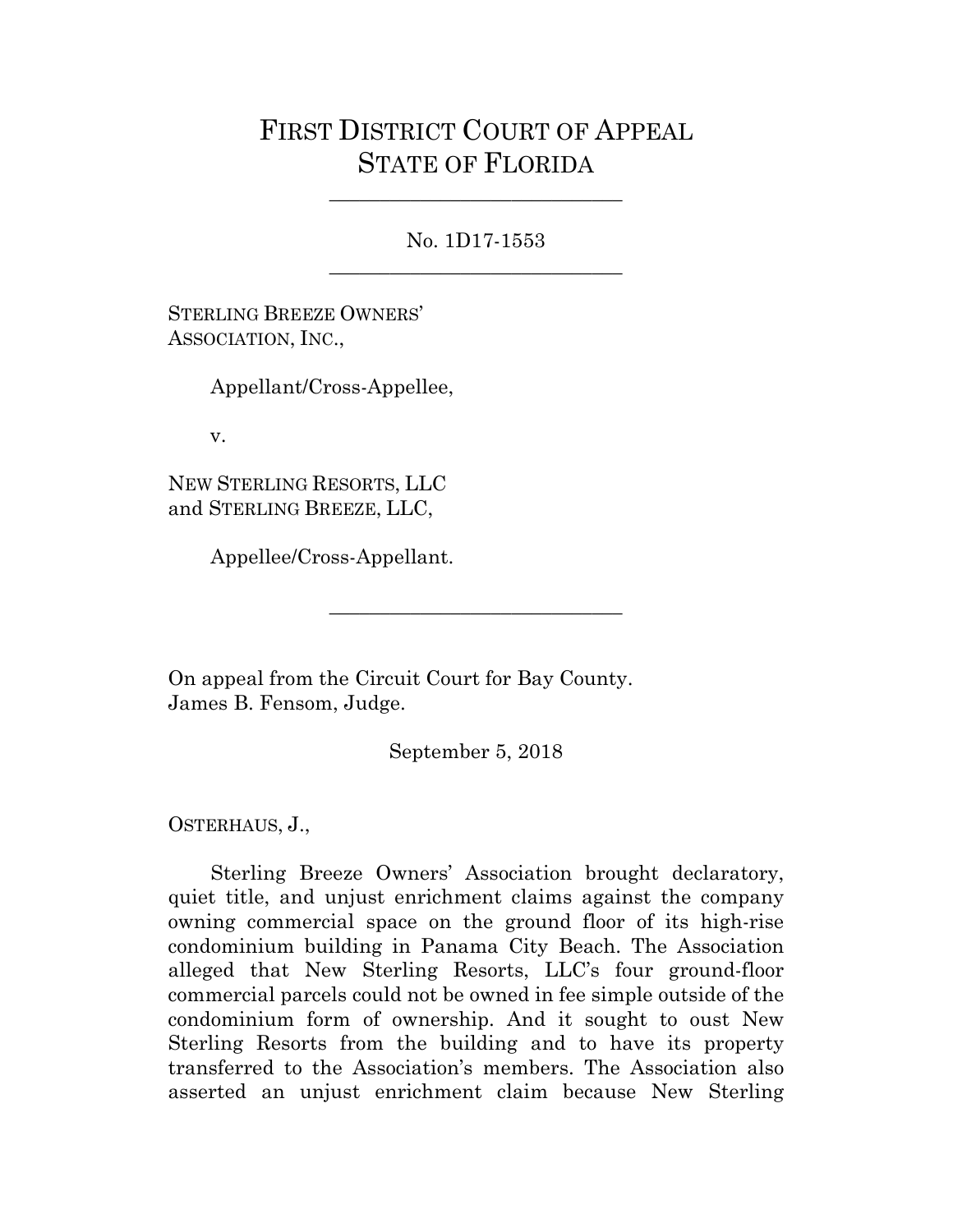Resorts failed to pay for its share of utilities and other expenses in the building. The outcome below was mixed. Each party won a claim and lost a claim. The trial court granted summary judgment for New Sterling Resorts on the declaratory and quiet title claims. But it ruled for the Association on the unjust enrichment claim after a bench trial. Both parties have appealed. We now affirm in part and reverse in part.

I.

In 2008, a developer recorded a declaration of condominium for a new 22-story high-rise on Panama City Beach called Sterling Breeze. According to the Declaration of Condominium, the building included 145 residential units and common elements, which were part of the condominium, as well as four ground-floor "associated commercial parcels" (ACPs), which were not part of the condominium. The developer retained fee simple ownership of the four ACPs, which were particularly described in the Declaration (as well as in an "Associated Commercial Parcels Easement and Reservation" agreement between the Association and the developer which was attached to the Declaration). The Easement and Reservation Agreement provided that the ACPs would be used for commercial purposes in the building. The ACPs's owner would "maintain at its cost and expense the interior of the [ACPs], [as well as be] responsible for all expenses for services including, but not limited to, utilities related to the use thereof."

Some six years later, in August 2014, the Association sued to nullify the Declaration's reservation of the ACPs. By that time, New Sterling Resorts operated one of the four ground-floor parcels as a wine bar, another as a guest gym, and a third as a laundry facility. The fourth ACP was being used for storage. The Association challenged the Declaration's original reservation, asserting that because the ACPs were airspace, they could not be privately owned in fee simple apart from the condominium. It asked that the ACPs be divested from New Sterling Resorts and given to the Association's members as tenants in common.

The Association also brought an unjust enrichment claim to recoup unpaid expenses for utilities, maintenance, and security benefits provided to the ACPs, which New Sterling Resorts hadn't paid.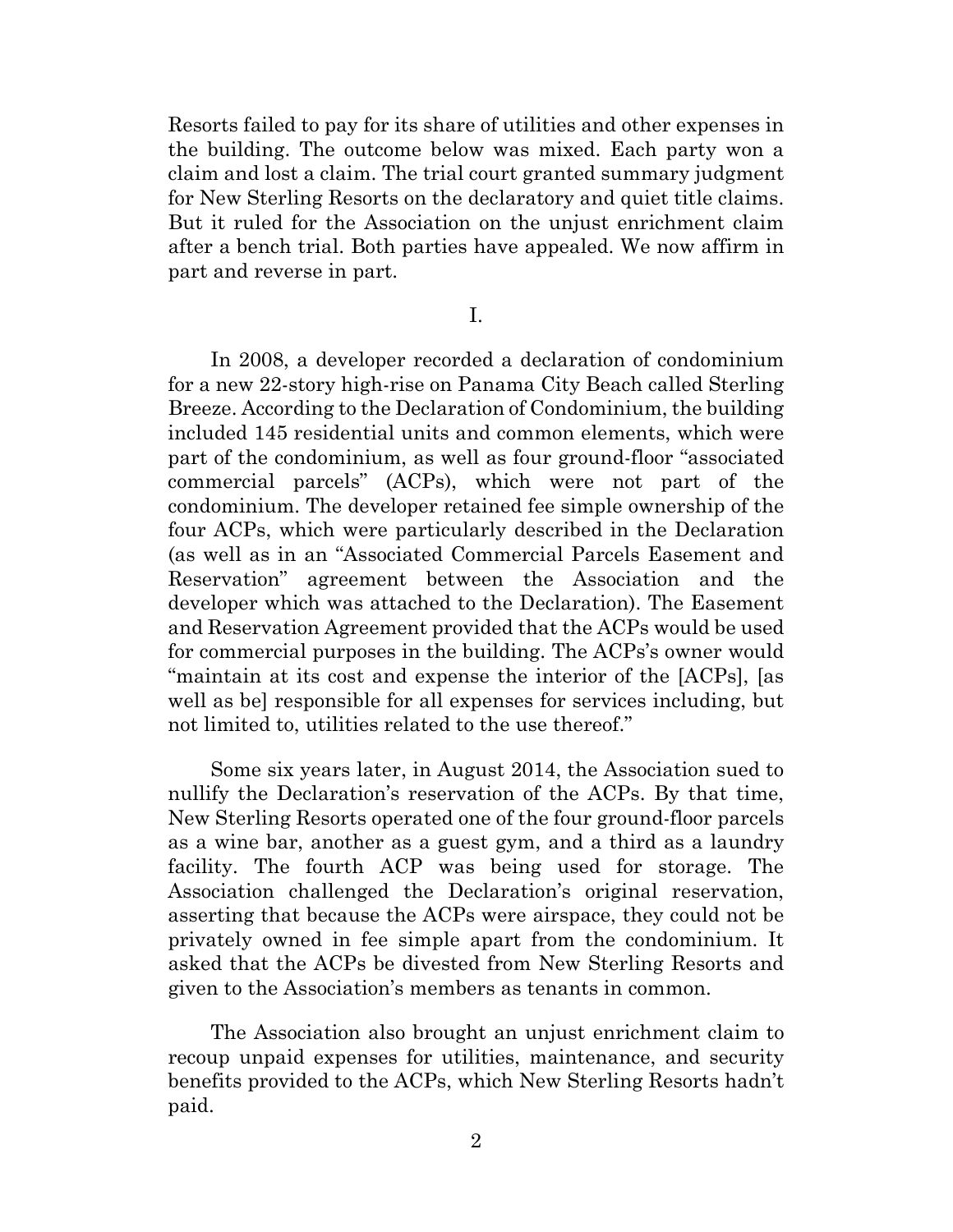The court ultimately disposed of the declaratory relief and quiet title claims by granting summary judgment in favor of New Sterling Resorts. After a bench trial, the court ruled for the Association on the unjust enrichment claim and awarded it \$332,752.93 in damages.

## II.

## A.

The circuit court's order granting summary judgment involves a pure question of law that we review de novo. *Hill v. Suwannee River Water Mgmt. Dist.*, 217 So. 3d 1100, 1102 (Fla. 1st DCA 2017).

The Association would oust New Sterling Resorts from its property on the theory that Florida's common law doesn't allow air space to be owned in fee simple separate and apart from the ground surface. But we disagree that this case turns on common law property principles. Here, the developer identified and recorded the disputed property in 2008 under Florida's condominium law, chapter 718, Florida Statutes. The Declaration of Condominium submitted land that it particularly described to the condominium form of ownership—including the common elements and many airspace-residential units in the high-rise building—while reserving other airspace on the ground-floor for the developer outside of condominium ownership. Not only did the Declaration of Condominium particularly identify and reserve the ACPs for ownership separate from the condominium, but the Association signed an easement and reservation agreement attached to the Declaration acknowledging that the ACPs would be commercial space reserved by the developer. And so, irrespective of how the common law might have addressed separate owners of surface space and airspace, the disputed airspace in this case was identified and reserved via a declaration of condominium and associated agreement recorded under chapter 718, Florida Statutes, which specifically addresses airspace. *See Maronda Homes, Inc. of Fla. v. Lakeview Reserve Homeowners Ass'n, Inc.*, 127 So. 3d 1258, 1268 (Fla. 2013) (recognizing that the common law yields where it is inconsistent with state law). Resolution here thus depends on the statute.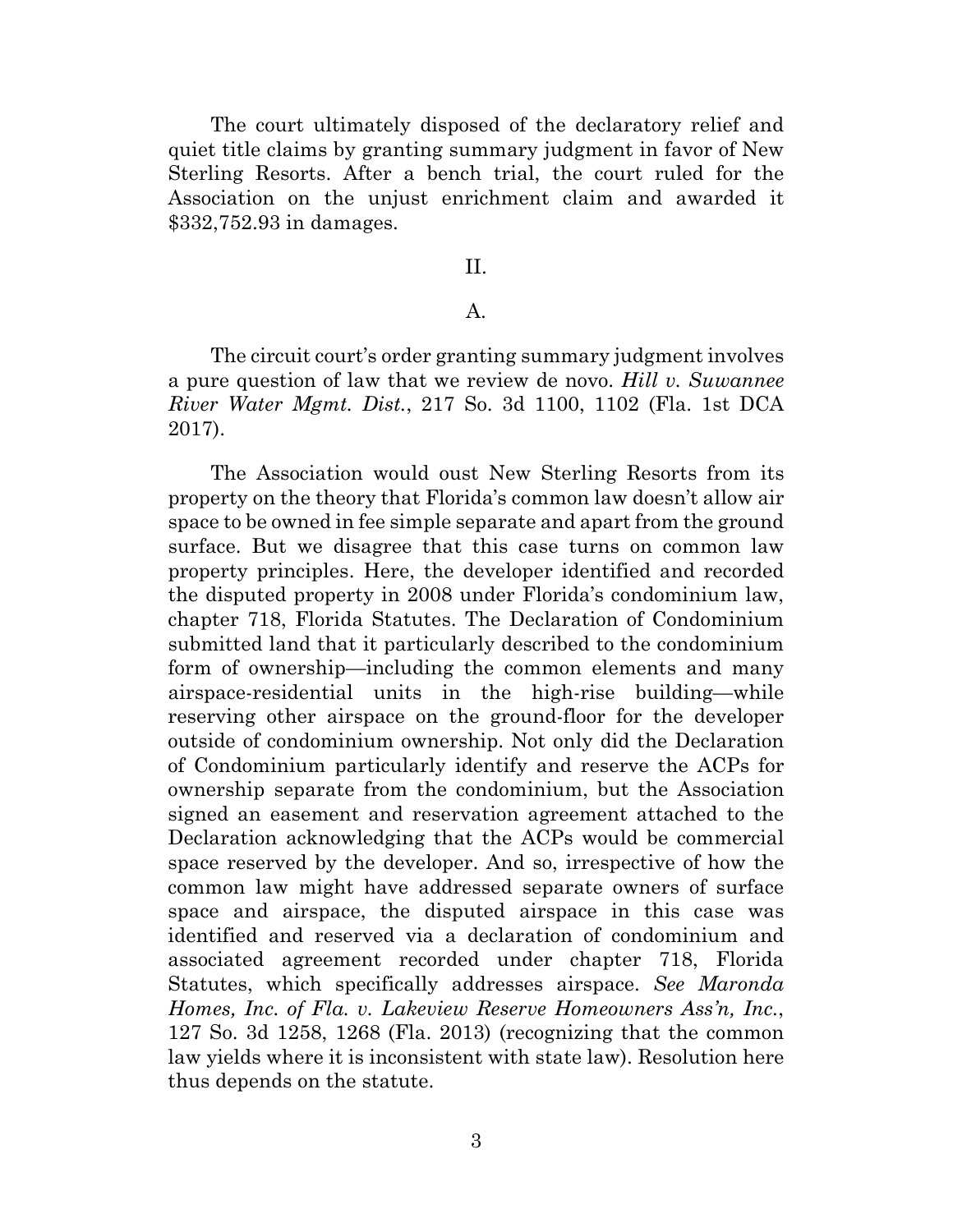Under the Declaration of Condominium filed in this case, almost all of the airspace in the 22-story high-rise was made part of the condominium. But four airspace parcels were carved out in the Declaration and reserved for ownership outside of the condominium. Consistent with this arrangement, Florida's condominium law recognizes that condominiums may encompass both airspace and portions of airspace. The statute's definition of "condominium property" includes "*lands* . . . subjected to condominium ownership, whether or not contiguous." § 718.103(13), Fla. Stat. (emphasis added). *See also Beach Club Towers Homeowners Ass'n v. Jones*, 231 So. 3d 566, 570-71 (Fla. 1st DCA 2017) (relying on the definition of condominium property). In turn, the statute's definition of "land" provides that a declaration of condominium may include "all or any portion of the airspace" as condominium property:

"Land" means the surface of a legally described parcel of real property and includes, *unless otherwise specified in the declaration* and whether separate from or including such surface, **airspace** lying above . . . such surface. However, *if so defined in the declaration*, the term **"land" may mean all or any portion of the airspace** . . . and may exclude the surface of a parcel of real property and may mean any combination of the foregoing, whether or not contiguous, or may mean a condominium unit.

§ 718.103(18), Fla. Stat. (emphasis added). Contrary to the Association's argument, neither the definition of "condominium property," nor "land," requires that all of the airspace be included within condominium ownership. Rather, the statute contemplates that portions of airspace may be included or excluded, which is what occurred here. The declaration in this case subjected most (but not all) of the airspace to condominium ownership, which is permissible under the statute.

We therefore agree with the trial court's statutory interpretation and decision to grant summary judgment on the declaratory and quiet title claims here. Florida law does not require divestment of the ACPs from New Sterling Resorts.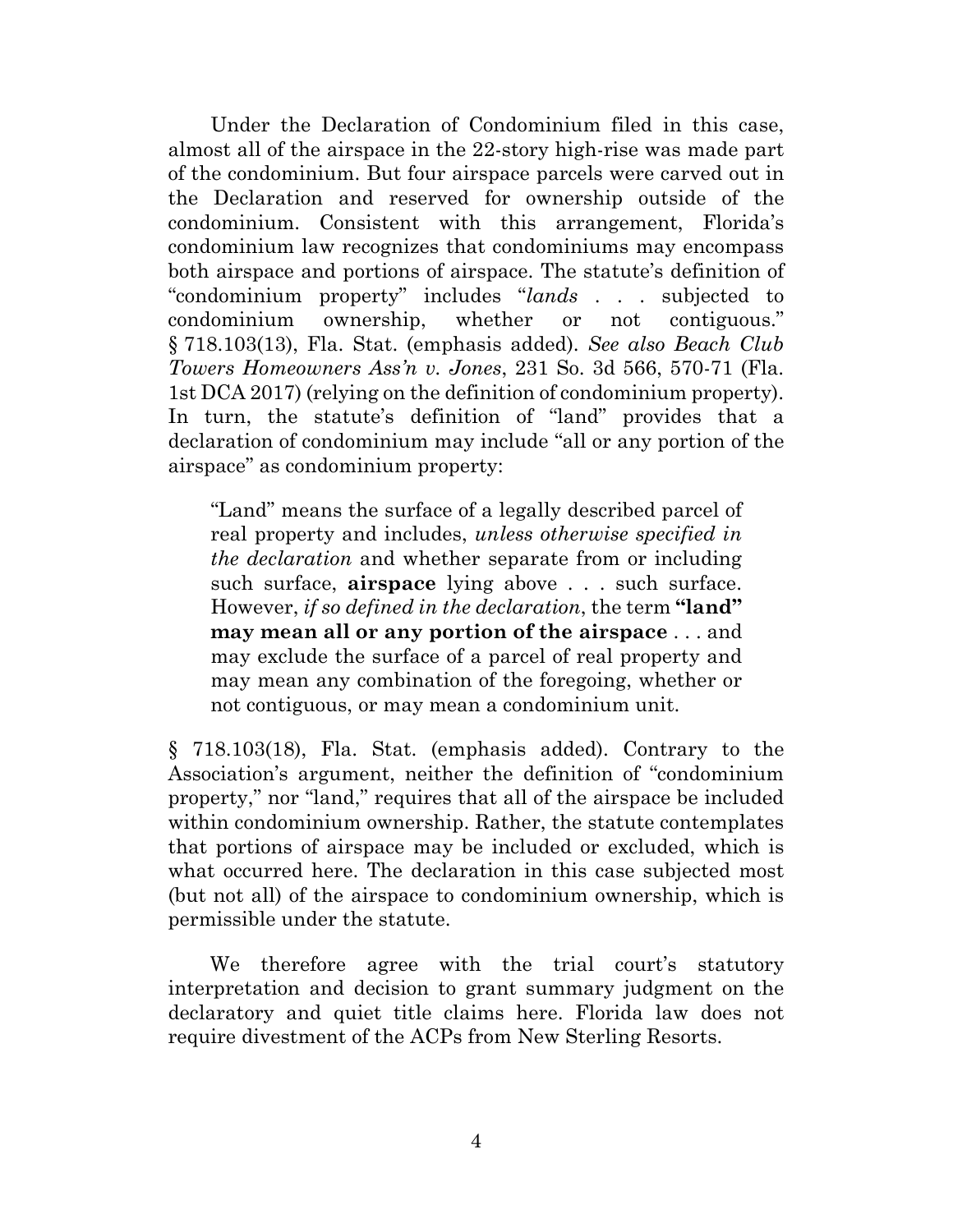We also agree with New Sterling Resorts' legal argument on its cross-appeal. The Association prevailed on an unjust enrichment claim based upon New Sterling Resorts' failure to pay ACP-related expenses for utilities, maintenance, security, and the like. But however blameworthy New Sterling Resorts' conduct might be, an unjust enrichment claim cannot prevail in this case because a contract prescribes the parties' rights and responsibilities for such expenses.

Florida law is clear that "a plaintiff cannot pursue a quasicontract claim for unjust enrichment if an express contract exists concerning the same subject matter." *Diamond "S" Dev. Corp. v. Mercantile Bank*, 989 So. 2d 696, 697 (Fla. 1st DCA 2008). And in this case, paragraph seven of the ACP Easement and Reservation agreement, which was appended to the Declaration of Condominium, obligated the owner of the ACPs to "be responsible for all expenses for services including, but not limited to, utilities related to the use thereof." In other words, the agreement specifically addresses the expenses for unpaid services and utilities sought in the Association's lawsuit. Because a contract covers this matter, we reverse and remand the judgment on Count III and direct that judgment be entered for New Sterling Resorts on this quasi-contractual claim.

## III.

For these reasons, this appeal is AFFIRMED in part, REVERSED in part, and REMANDED with directions.

WETHERELL and RAY, JJ., concur.

*Not final until disposition of any timely and authorized motion under Fla. R. App. P. 9.330 or 9.331***.**

\_\_\_\_\_\_\_\_\_\_\_\_\_\_\_\_\_\_\_\_\_\_\_\_\_\_\_\_\_

\_\_\_\_\_\_\_\_\_\_\_\_\_\_\_\_\_\_\_\_\_\_\_\_\_\_\_\_\_